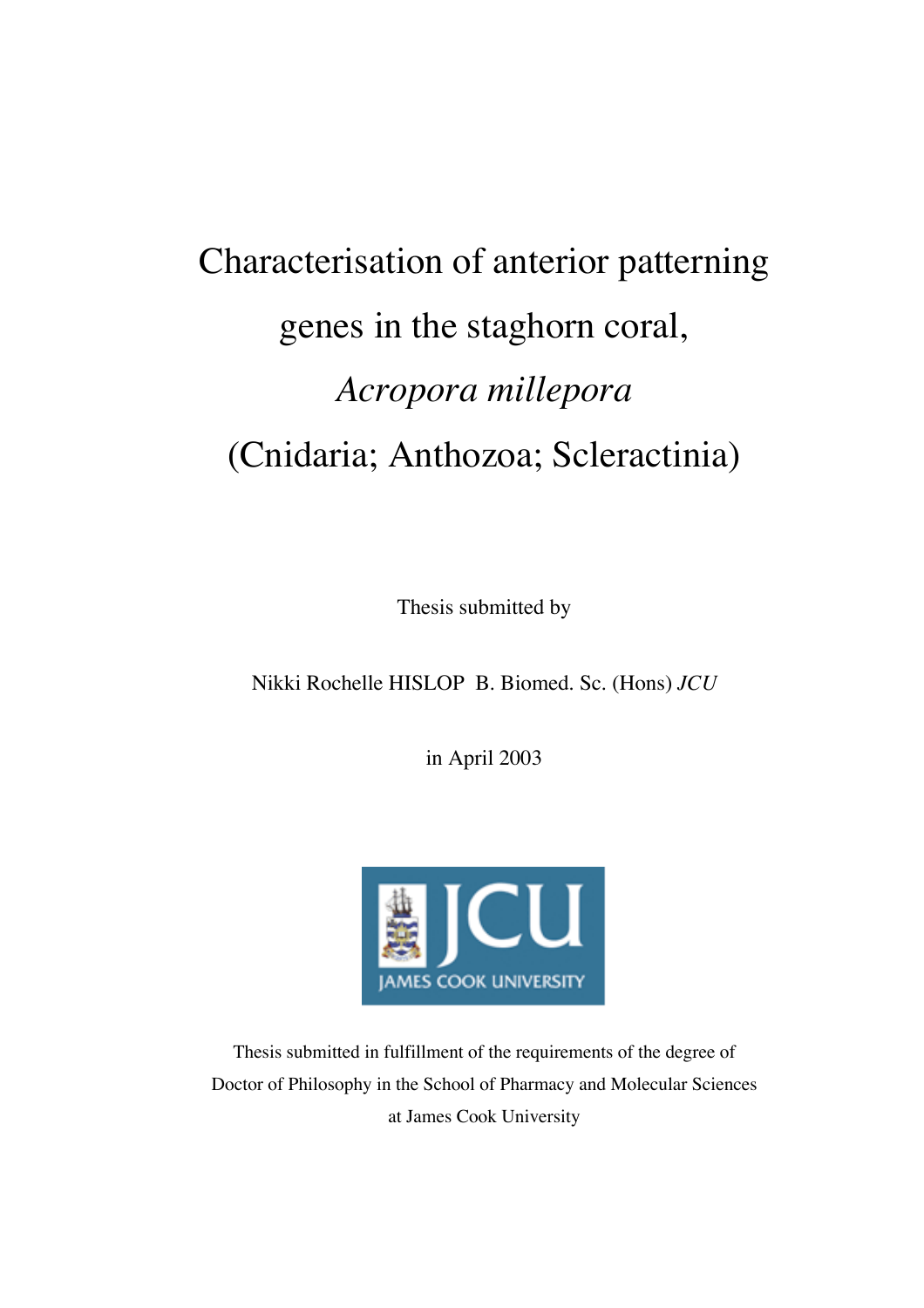#### I. **STATEMENT OF ACCESS**

I, the undersigned, the author of this thesis, understand that James Cook University will make this thesis available for use within the University Library and, by microfilm or via the Australian Digital Thesis network, for use elsewhere.

I understand that, as an unpublished work, a thesis has significant protection under the Copyright Act and:

I do not wish to place any restriction on access to this work.

\_\_\_\_\_\_\_\_\_\_\_\_\_\_\_\_\_\_\_\_\_\_\_\_\_\_\_\_\_ \_\_\_\_\_\_\_\_\_\_\_\_\_\_\_\_\_

Nikki R. Hislop Date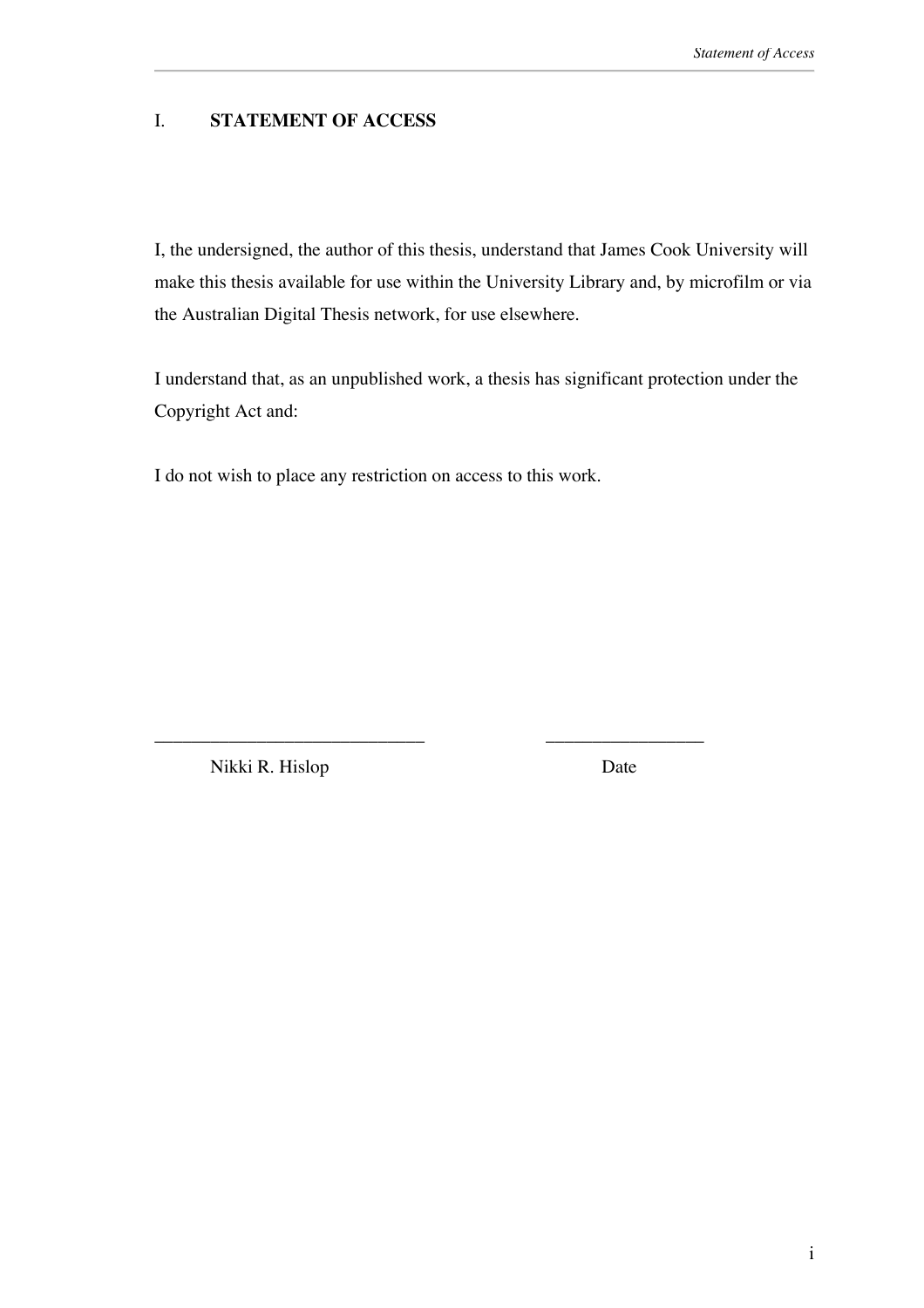#### II. **ELECTRONIC COPY DECLARATION**

I, the undersigned, the author of this work, declare that the electronic copy of this thesis provided to the James Cook University Library is an accurate copy of the print thesis submitted, within the limits of technology available.

\_\_\_\_\_\_\_\_\_\_\_\_\_\_\_\_\_\_\_\_\_\_\_\_\_\_\_\_\_ \_\_\_\_\_\_\_\_\_\_\_\_\_\_\_\_\_

Nikki R. Hislop Date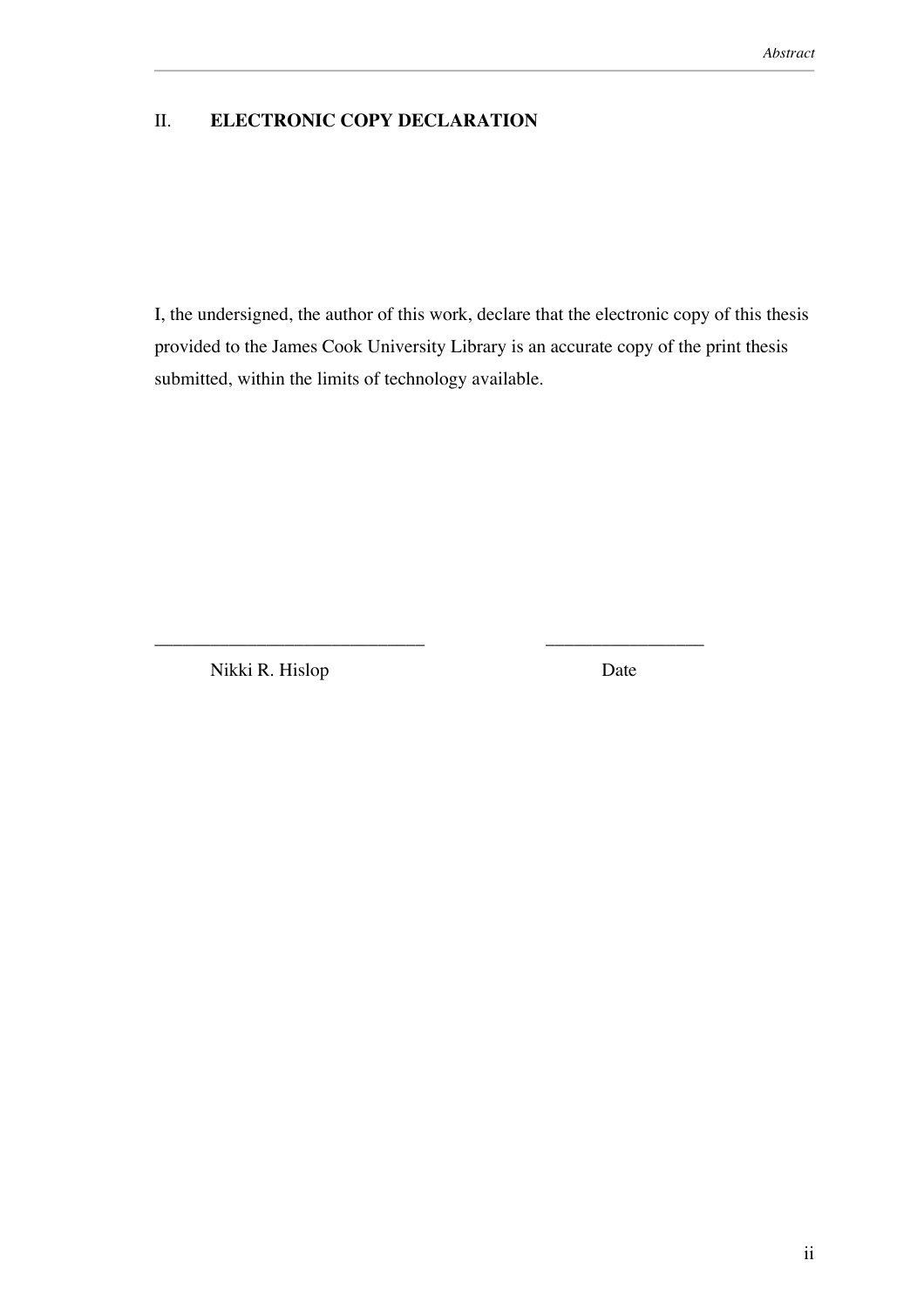#### **III. ABSTRACT**

To a surprising extent, molecular mechanisms underlying many aspects of development are conserved across the higher (bilateral and triploblastic) Metazoa, but the degree to which similar mechanisms apply to non-bilateral and diploblastic animals such as cnidarians is unclear. The aim of this thesis was to characterise genes homologous to those that play key roles in anterior patterning in bilaterians, in the basal cnidarian *Acropora millepora*.

In *Acropora*, a gene clearly related to the *ems/Emx* family was shown to be expressed in a subset of presumed neurons, restricted along the oral-aboral (O/A) axis to the aboral end of the planula larva, in a pattern overlapping that of *cnox2-Am*, the *Acropora ind/Gsx* homolog. Hence, key components of both anterior-posterior (A/P) and dorsalventral (D/V) patterning systems of higher animals are differentially expressed along the single (O/A) overt body axis of the Acropora planula. During metamorphosis, *emx-Am* expression is significantly reduced, corresponding to the degeneration of the nervous system observed prior to settlement (Ball et al., unpublished). After settlement, expression of *emx-Am* is again detected in a subset of neurons, although an axis-related pattern of distribution is not apparent. Yeast-one hybrid and electrophoretic mobility shift assays (EMSA) were used to identify candidate target sites for the Emx-Am homeodomain and to examine its DNA-binding behaviour *in vitro*. Yeast-one hybrid experiments identified three regions within the *Acropora* genome containing putative Emx-Am binding sites, and further characterisation of these regions attempted to identify potential downstream targets of the Emx-Am homeodomain. Data regarding downstream targets of Ems/Emx proteins is limited, but EMSA provided novel evidence that Ems/Emx homeodomains may be able dimerise on TAAT half sites, a characteristic feature of many ANTP-related proteins.

In *Drosophila*, the Tailless nuclear receptor is a direct regulator of *ems*; for this reason the expression of *tlx-Am*, an *Acropora* gene encoding a protein clearly related to Tailless, was studied. In addition to its patterns of expression, the *tlx-Am* locus was also characterised, but this analysis revealed that a similar regulatory relationship with *ems* is unlikely to exist in the coral.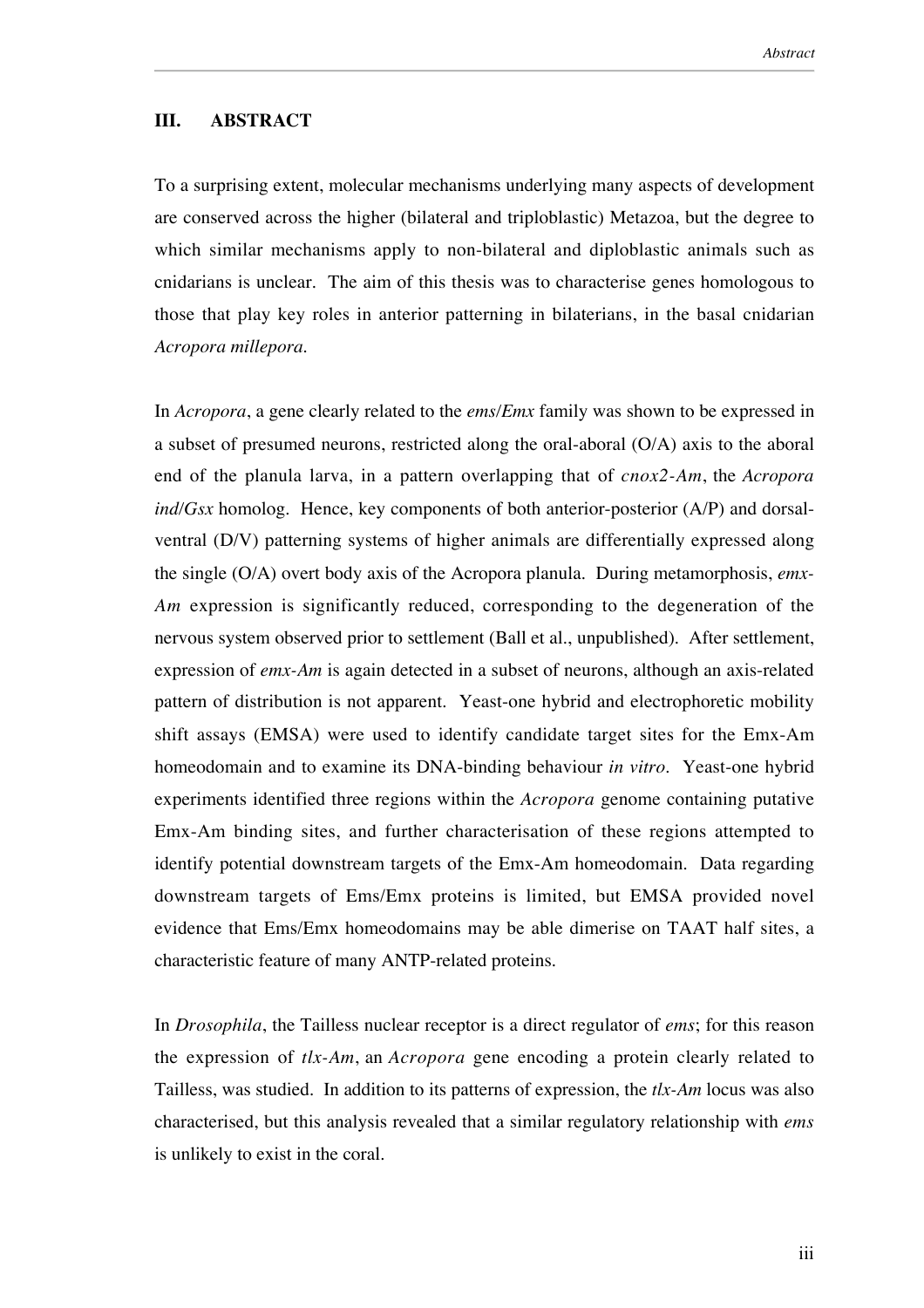Attempts to clone the *Acropora* homolog of a *Hydra prdl-a* gene led to the fortuitous identification of four *paired*-like genes. Although none of these appears to be strictly orthologous with *prdl-a*, the sequences and expression patterns of these genes provided some novel insights into the evolution of the Paired superfamily of homeodomain proteins. One of these genes (*hbn-Am*) is orthologous with *Drosophila homeobrain*, and appears to be a very early ectodermal marker during coral development. *hbn-Am* is expressed in a region corresponding to the presumptive ectoderm, in a pattern that is complimentary and mutually exclusive to that of the coral *snail* homolog (*snail-Am*), suggesting that these genes interact.

Two of the *paired*-like genes identified are clearly related and were shown to be organised in tandem in the *Acropora* genome. Two other cases of tightly linked pairs of related genes were also identified, suggesting that a high proportion of coral genes may be organised in this way.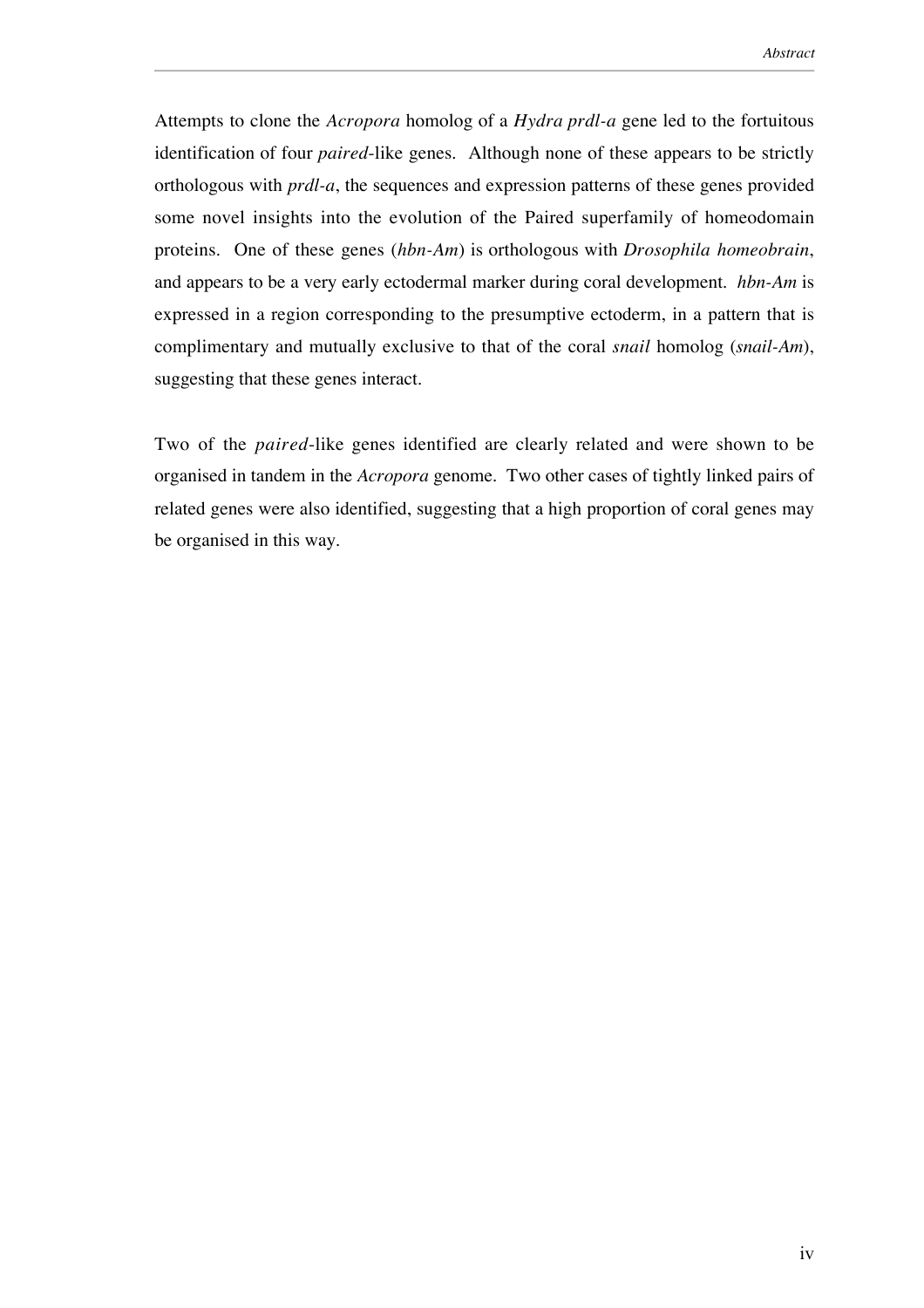### IV. **STATEMENT OF CONTRIBUTIONS BY OTHERS**

I, the undersigned author of this thesis, wish to acknowledge the collaborative research efforts by others that has contributed to the data presented here in this thesis. The individual research contributions of these people are outlined below, and are additionally acknowledged throughout this thesis.

| Chapter 3                |                                                                 |
|--------------------------|-----------------------------------------------------------------|
| <b>Heather Dodd</b>      | Generation of <i>emx</i> homeobox PCR product                   |
| Patricia Pontynen        | Isolation and sequencing of emx-Am cDNA clone                   |
| Dr. Julian Catmull       | Isolation of <i>emx-Am</i> genomic clone                        |
| Dr. Eldon Ball           | Collaborative emx-Am in-situ hybridization experiments          |
| Chapter 4                |                                                                 |
| Lauretta Grasso          | Isolation and sequencing of the $tlx$ -Am cDNA clone            |
| Dr. David Hayward        | Northern blot analysis of $tlx$ -Am temporal expression         |
| <b>Christine Dudgeon</b> | Isolation of a partial tlx-Am genomic clone                     |
| Dalma Soebok             | Sequencing of a partial tlx-Am genomic clone                    |
| Chapter 5                |                                                                 |
| Dalma Soebok             | Isolation and sequencing of the <i>hbn-Am</i> and <i>arx-Am</i> |
|                          | cDNA clones                                                     |

Nikki R. Hislop Date

\_\_\_\_\_\_\_\_\_\_\_\_\_\_\_\_\_\_\_\_\_\_\_\_\_\_\_\_\_\_ \_\_\_\_\_\_\_\_\_\_\_\_\_\_\_\_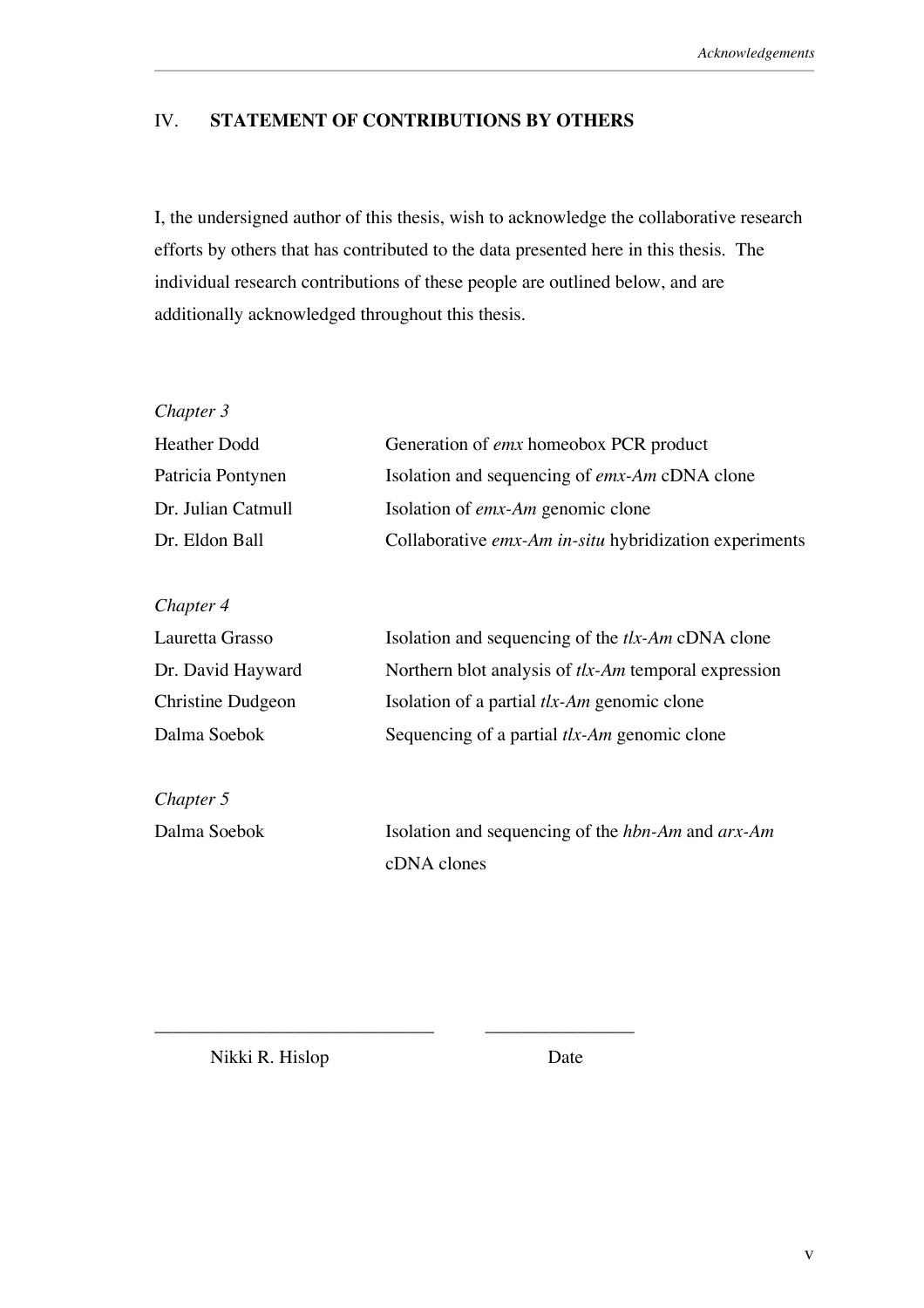#### V. **ACKNOWLEDGEMENTS**

 I thank my supervisor Dr. David Miller for having faith in my abilities and first entertaining the insane notion that I embark on a PhD. I am grateful for his fruitful discussions and assistance in the preparation of this thesis.

 I thank my supervisor Dr. Eldon Ball for his endless enthusiasm, mentoring motivation and boundless energy both inside and outside the lab. He encouraged me to look at things from both sides with hesitant optimism and a lot of controls! Thank you for kindly allowing access to coral larvae, in situ and antibody data and passing on the tricks of the trade.

 I thank Dr. David Hayward for sharing with me his wisdom, protocols and threeday-old milk. It was a breath of fresh air to share his lab and I wish him the best of luck in his future research.

 I thank Prof. Rob Saint and the members of his lab at the Research School of Biological Sciences at ANU, Canberra. To Rob, Nelida, Anne, Masha, Greg, Peter and Michael – a huge thank you is extended for generous sharing of equipment, reagents, skills and time.

 I thank the members of the Coral Genomics Group at James Cook University for sharing research, ideas and the occasional beer. I would especially like to thank Danielle, Luis, John R-H, Madeleine, Karin, Hiroki, Lucija, and the many other students who have passed through the Miller Lab over the last few years. I also thank all members of the Biochemistry and Molecular Biology Department at James Cook University for their friendship, advice and generous sharing of resources.

 I thank the many volunteers who have participated in coral spawning field trips each year. It is an enormous effort that requires the combined efforts of many people to willingly donate their time to spend two weeks in the field to collect the coral material that made this project possible.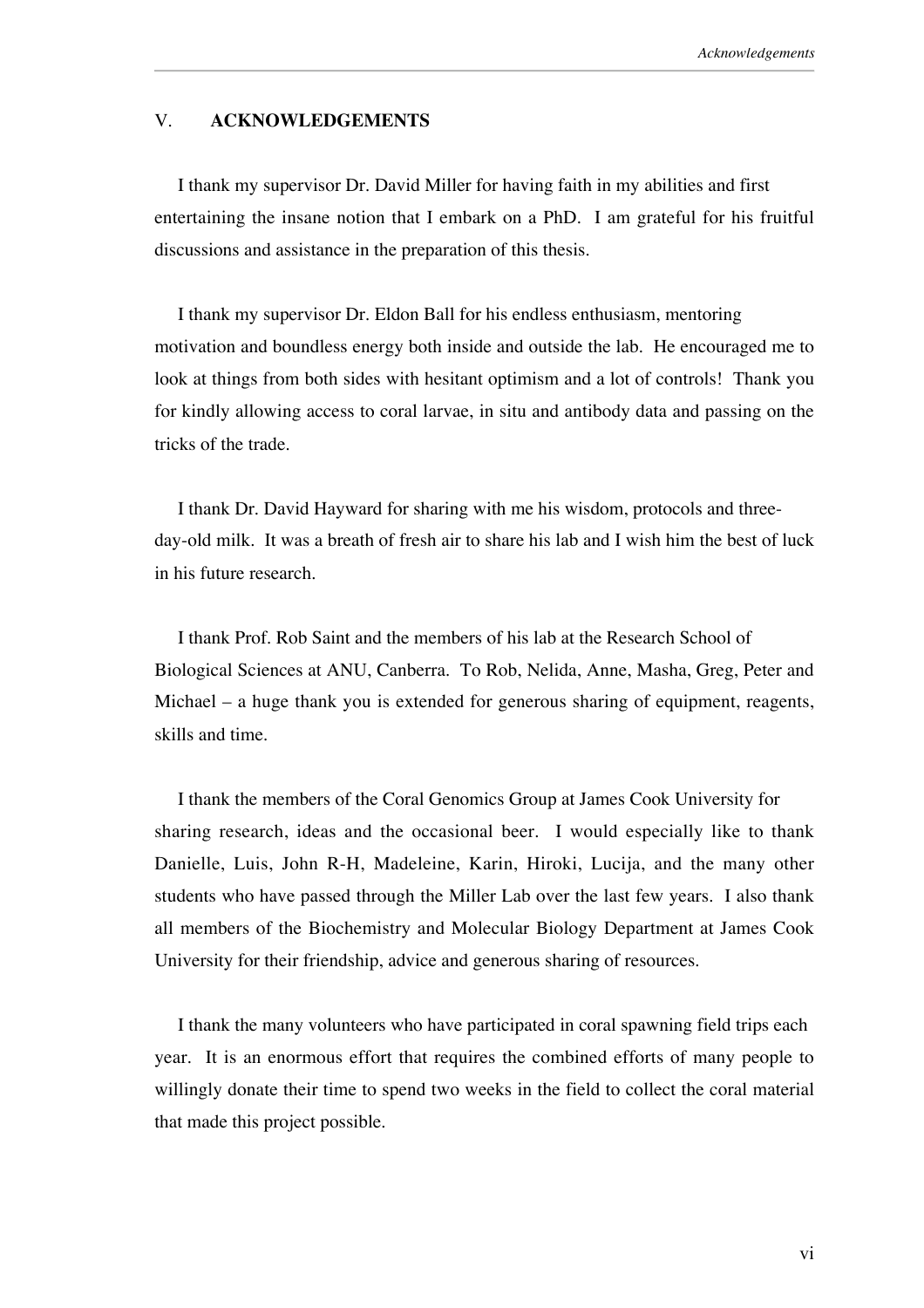I thank my family, Rod, Kaye, Carly, Nana and Isabel, for their love, encouragement and support, both financially and emotionally. Thank you for the hugs and advice when I needed them the most.

 I thank my friends for their encouragement, support, motivation and friendship during the good times and the bad. You are all spread far and wide, but never more than a phone call away. To Emma, Katherine Michelle, Elly, Nisrine and Kylie.

 I wish to acknowledge the collaborative research efforts of others that have provided data that has been included in this thesis. In this growing filed of evolutionary developmental biology, collaborative research seems inevitable. Their contributions are appreciated and have been acknowledged throughout this thesis.

 I wish to acknowledge the financial support of the Australian Government in the provision of an Australian Postgraduate Research Award Scholarship. I also wish to acknowledge the financial support of the Research School of Biological Sciences at the Australian National University in Canberra through a Collaborative Research Scholarship.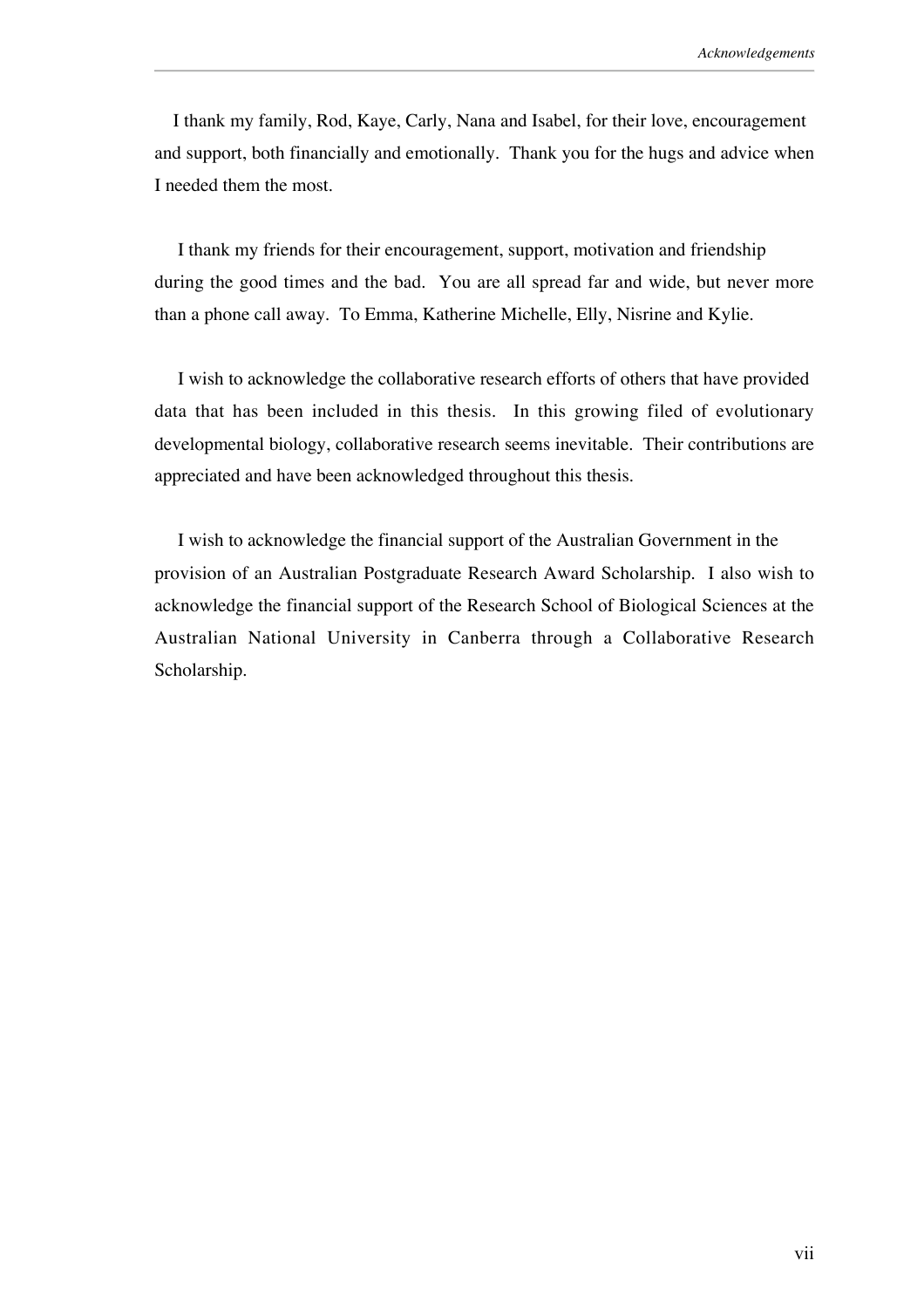## VI. **TABLE OF CONTENTS**

| 2.1 Animals  |  |
|--------------|--|
| 2.1.1        |  |
| 2.1.2        |  |
| 2.2 Bacteria |  |
| 2.2.1        |  |
| 2.2.2        |  |
| 2.2.3        |  |
| 2.2.4        |  |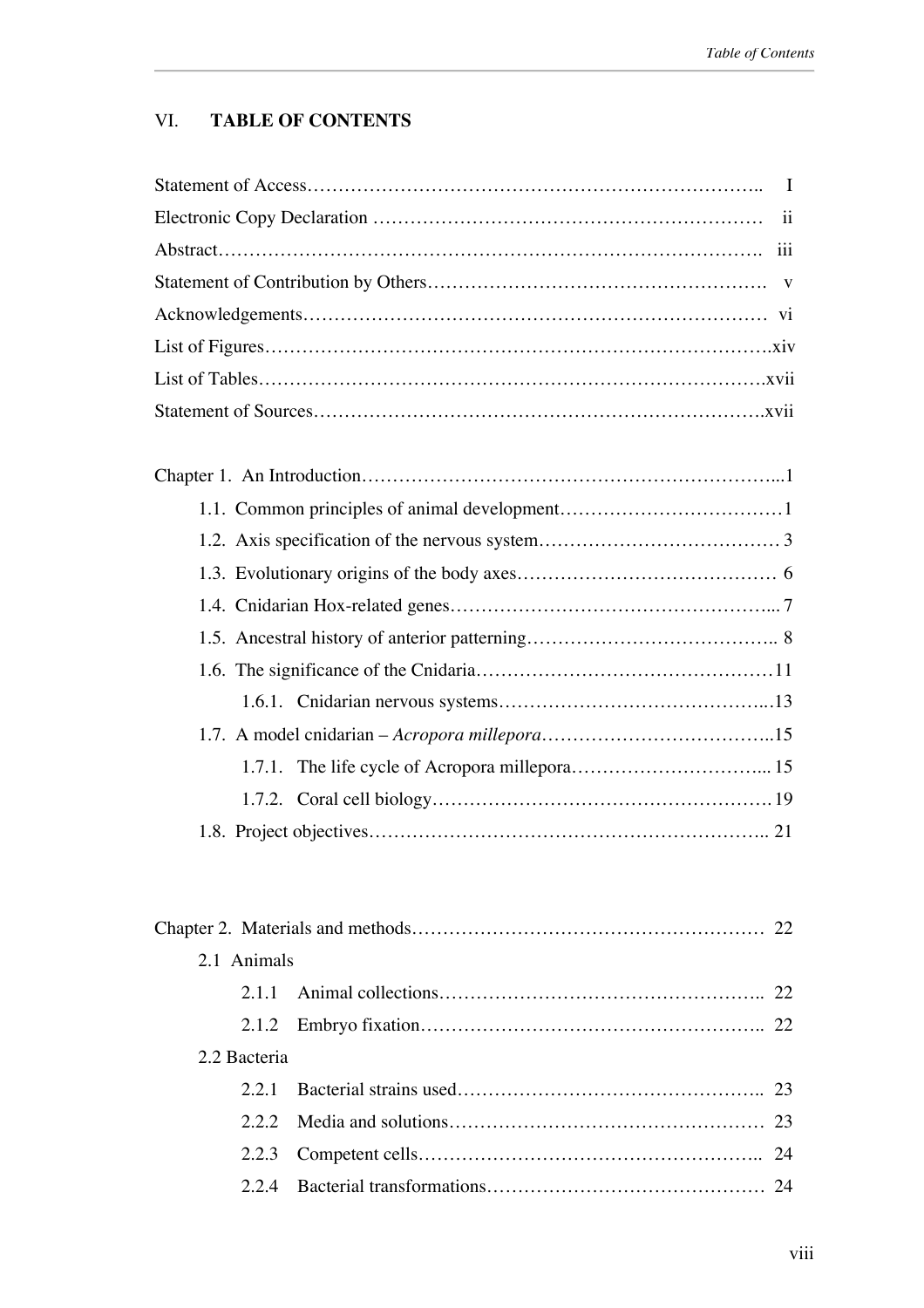| 2.3 Bacteriophage |                                      |  |
|-------------------|--------------------------------------|--|
| 2.3.1             |                                      |  |
|                   |                                      |  |
| 2.3.3             |                                      |  |
| 2.3.4             |                                      |  |
|                   |                                      |  |
| 2.3.6             |                                      |  |
|                   |                                      |  |
| 2.3.8             | Extraction of bacteriophage DNA from |  |
|                   |                                      |  |

# 2.4 DNA manipulation methods

| 2.4.1 |  |
|-------|--|
| 2.4.2 |  |
| 2.4.3 |  |
| 2.4.4 |  |
| 2.4.5 |  |
| 2.4.6 |  |
| 2.4.7 |  |
| 2.4.8 |  |
|       |  |
|       |  |
|       |  |
|       |  |
|       |  |
|       |  |
|       |  |

# 2.5 RNA manipulation methods

| 2.5.1 Removing ribonucleases from equipment and work area 40 |  |
|--------------------------------------------------------------|--|
|                                                              |  |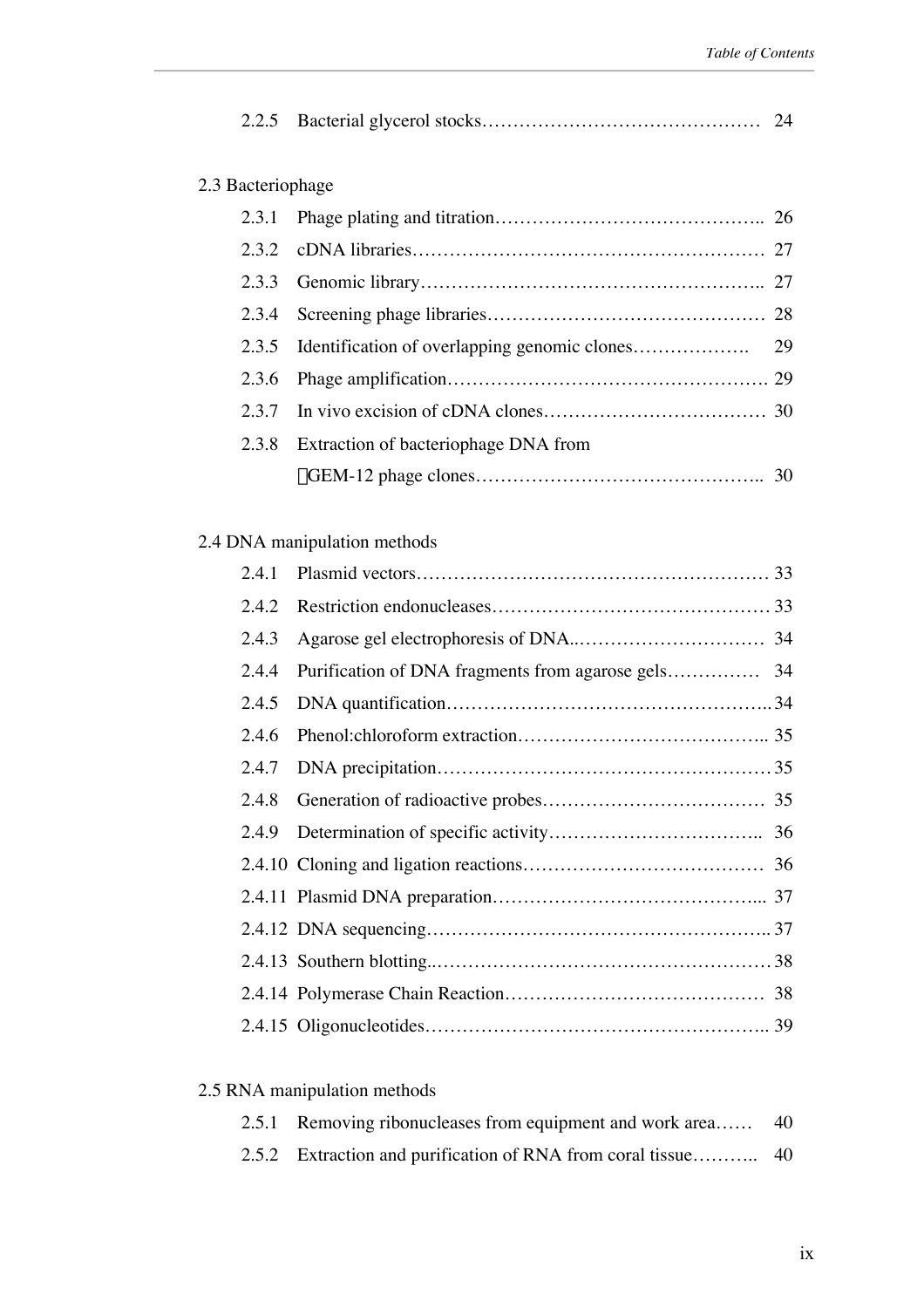# 2.6 Protein manipulation methods

## 2.7 Antibodies methods

#### 2.8 Yeast methods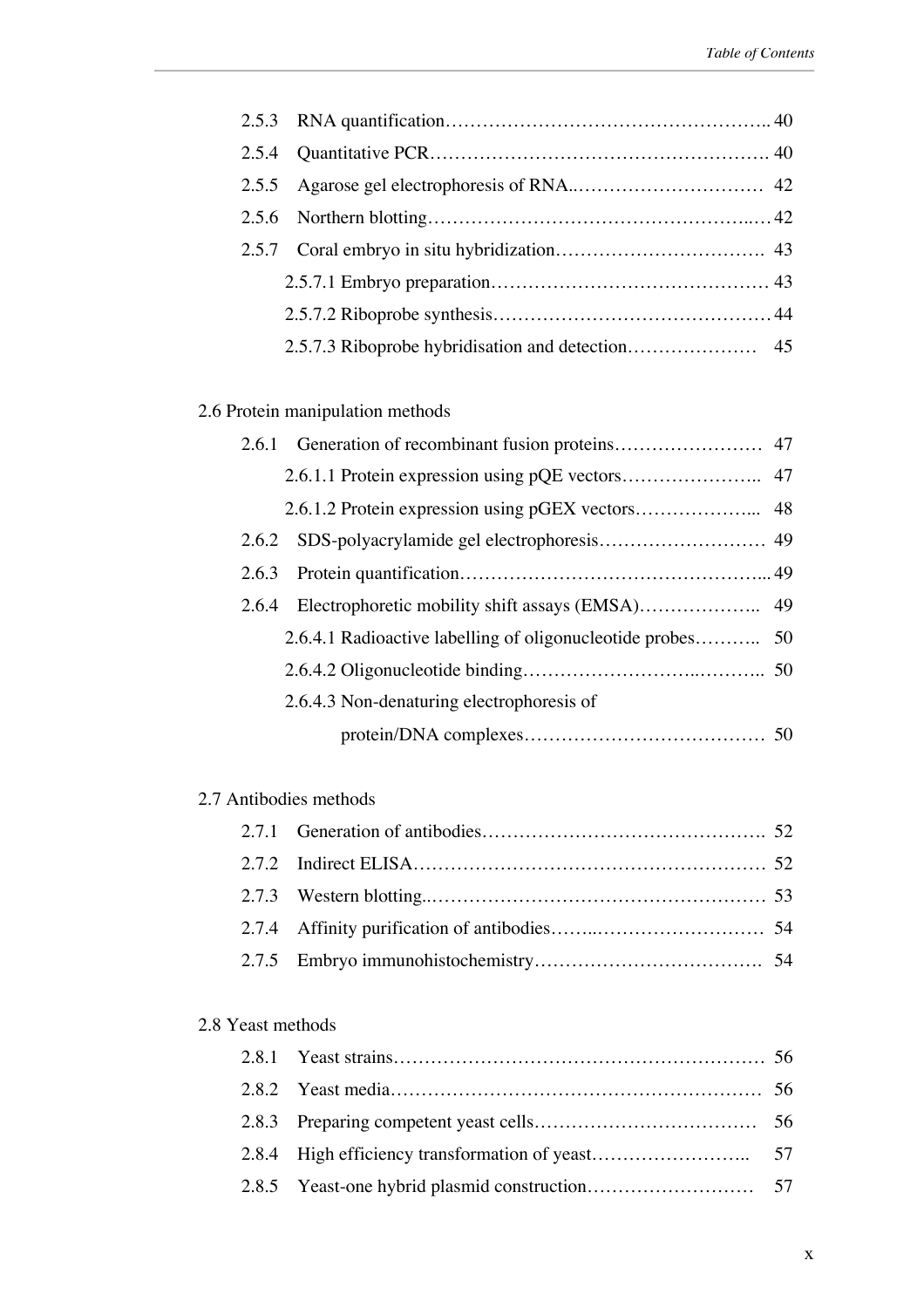# Chapter 3. *emx-Am*, a cnidarian ortholog of the *Drosophila* gene *empty spiracles*

|                |                                                                   | 61  |
|----------------|-------------------------------------------------------------------|-----|
| 3.1.1          |                                                                   | 62  |
| 3.1.2          |                                                                   | 65  |
| 3.2 Results    |                                                                   |     |
| 3.2.1          |                                                                   | 66  |
| 3.2.2          |                                                                   | 66  |
| 3.2.3          | Evolutionary relationships amongst the <i>ems/Emx</i> gene class. | 69  |
| 3.2.4          |                                                                   | 72  |
|                |                                                                   | 72  |
|                |                                                                   | 75  |
| 3.2.5          | Location of the nerve network in coral development                | 82  |
| 3.2.6          |                                                                   | 82  |
| 3.2.7          |                                                                   | 88  |
| 3.2.8          | Characterisation of the emx-Am promoter region                    | 88  |
| 3.2.9          |                                                                   | 90  |
|                |                                                                   | 90  |
|                | 3.2.9.2 Electrophoretic Mobility Shift Assays (EMSA)              | 95  |
| 3.3 Discussion |                                                                   |     |
| 3.3.1          |                                                                   | 101 |
| 3.3.2          | Phylogenetic relationships within the <i>ems/Emx</i> gene class   | 101 |
| 3.3.3          | Expression of emx-Am in developing coral larvae                   | 102 |
| 3.3.4          | The genomic structure and its evolutionary implications           | 104 |
| 3.3.5          |                                                                   | 104 |
|                |                                                                   | 106 |
|                |                                                                   | 107 |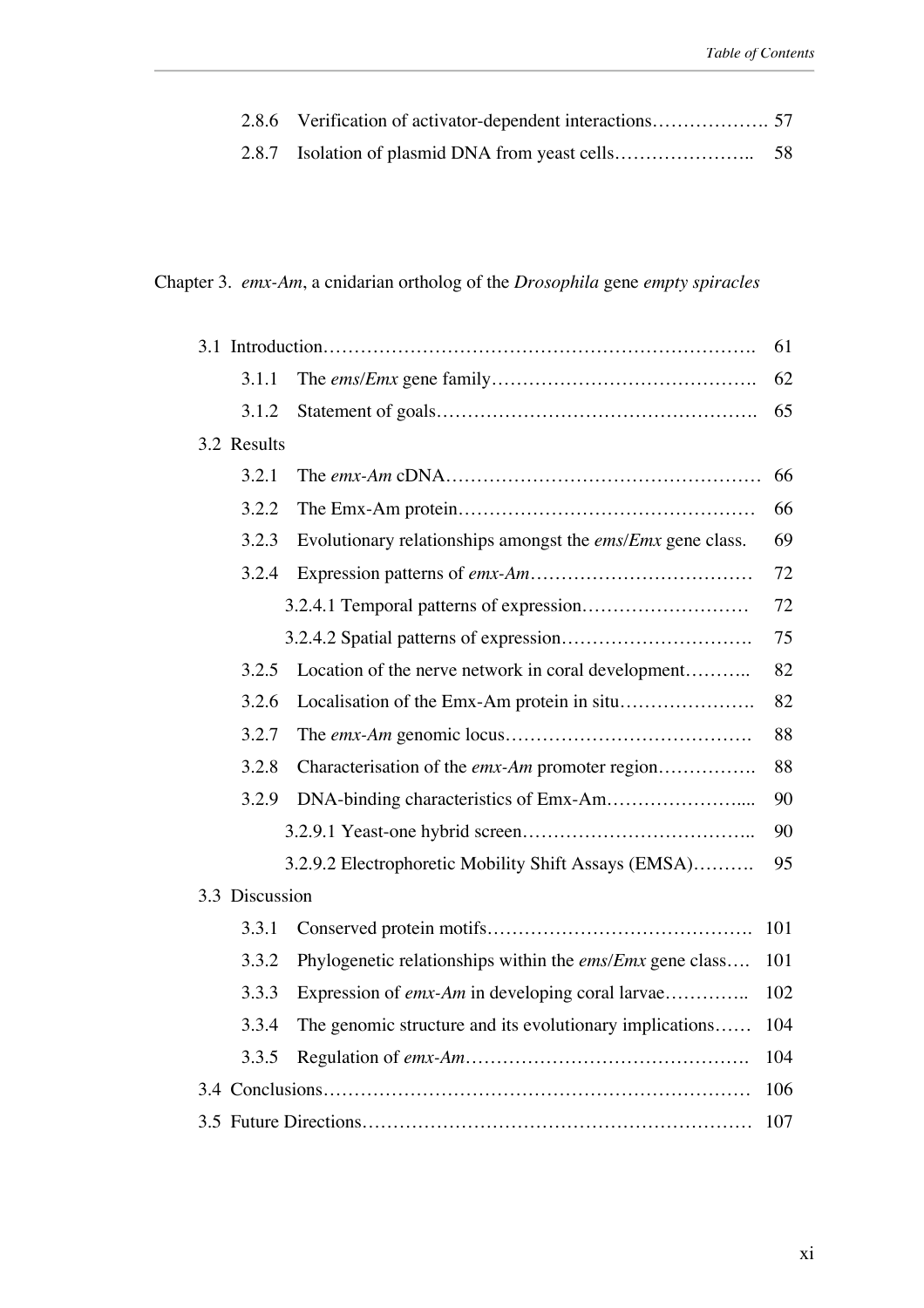Chapter 4. *tlx-Am*, a cnidarian ortholog of the *Drosophila* gene *tailless*

|  | 4.1.1          |                                                                        |     |
|--|----------------|------------------------------------------------------------------------|-----|
|  | 4.1.2          |                                                                        | 110 |
|  | 4.1.3          |                                                                        |     |
|  | 4.2 Results    |                                                                        |     |
|  | 4.2.1          |                                                                        | 113 |
|  | 4.2.2          | Evolutionary relationships amongst the $t\frac{1}{T}x$ gene family 116 |     |
|  | 4.2.3          |                                                                        | 121 |
|  |                | 4.2.3.1 Temporal distribution of the tlx-Am transcript                 | 121 |
|  |                | 4.2.3.2 Spatial distribution of the tlx-Am message                     | 124 |
|  | 4.2.4          |                                                                        | 124 |
|  | 4.2.5          | Characterisation of the tlx-Am promoter region 126                     |     |
|  | 4.3 Discussion |                                                                        |     |
|  | 4.3.1          | Structural differences in the DNA-binding domain128                    |     |
|  | 4.3.2          |                                                                        |     |
|  | 4.3.3          |                                                                        |     |
|  |                | 4.3.3.1 Possible interactions of tlx-Am and emx-Am                     | 129 |
|  | 4.3.4          | Genomic structure and its evolutionary implications                    | 130 |
|  |                |                                                                        |     |
|  |                |                                                                        |     |

Chapter 5. *Paired*-like genes in the cnidarian, *Acropora millepora*

| 5.2 Results |  |
|-------------|--|
|             |  |
|             |  |
|             |  |
|             |  |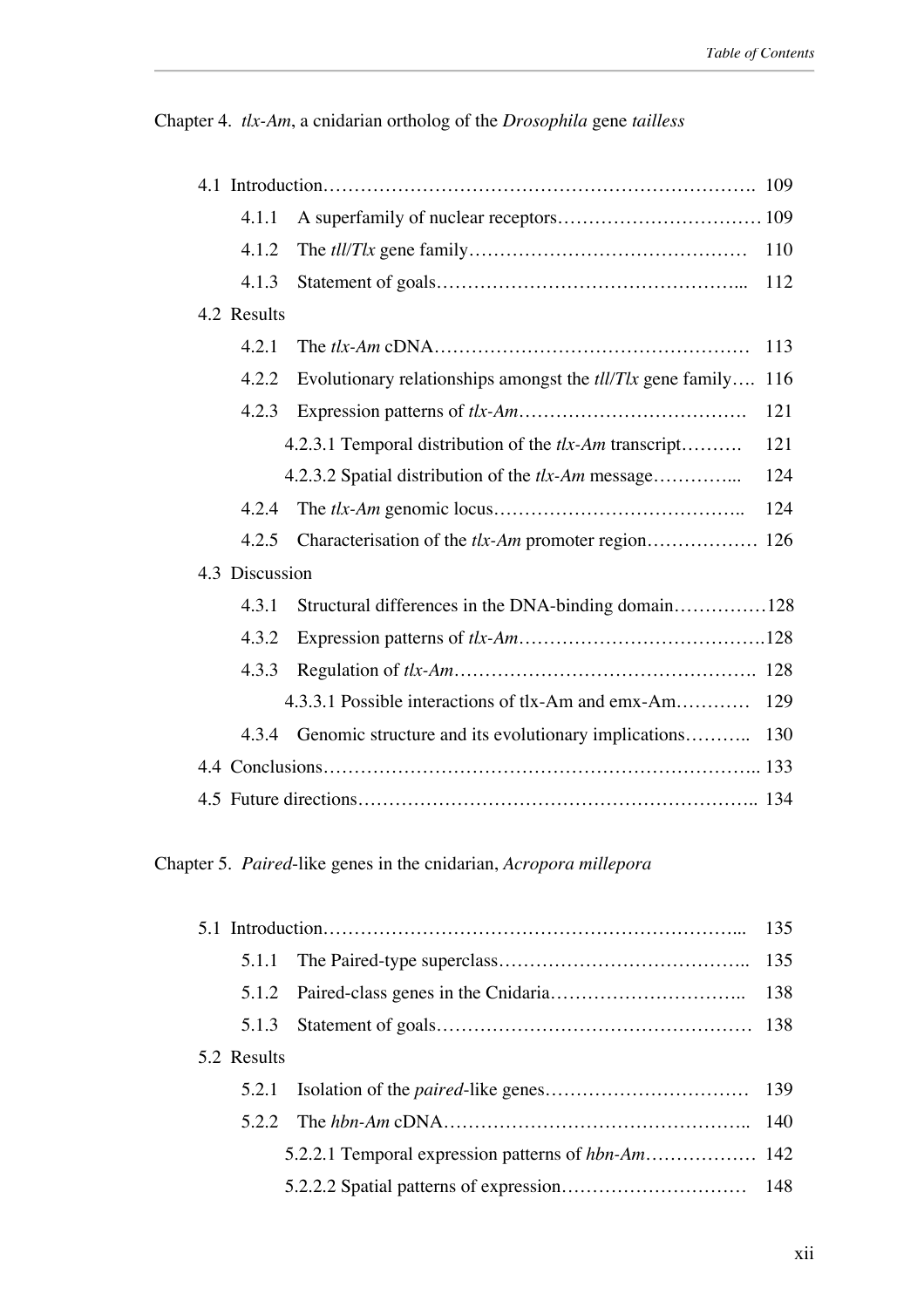| 5.2.3          |                                                          | 150 |
|----------------|----------------------------------------------------------|-----|
| 5.2.4          |                                                          | 150 |
| 5.2.5          |                                                          | 152 |
| 5.2.6          |                                                          |     |
| 5.2.7          |                                                          | 157 |
| 5.2.8          |                                                          | 157 |
|                |                                                          |     |
|                |                                                          |     |
| 5.2.9          | Genomic structure of <i>dmbx1-Am</i> and <i>dmbx2-Am</i> | 161 |
|                |                                                          | 157 |
| 5.3 Discussion |                                                          |     |
| 5.3.1          |                                                          | 164 |
| 5.3.2          | Evolutionary relationships amongst Paired-like           |     |
|                |                                                          | 165 |
| 5.3.3          | arx-Am expression during coral development               | 169 |
| 5.3.4          | hbn-Am expression during coral development               | 169 |
| 5.3.5          | Duplicates of <i>dmbx</i> -related homeobox genes        | 172 |
|                |                                                          |     |
|                |                                                          |     |
|                |                                                          |     |
|                |                                                          |     |
|                |                                                          |     |
|                |                                                          |     |
|                |                                                          |     |
|                |                                                          |     |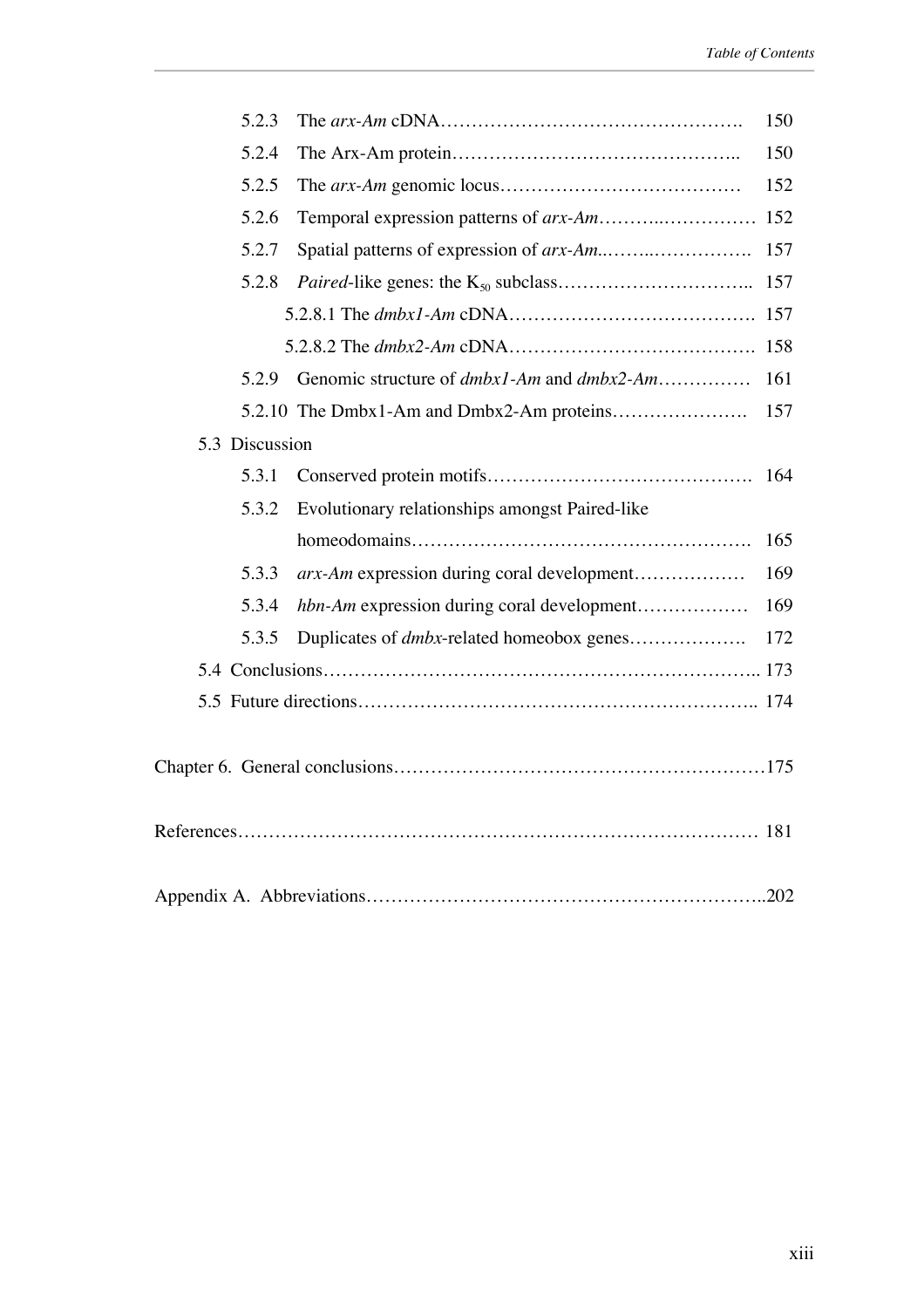## VII. LIST OF FIGURES

| Figure 1.1 |                                                                      | $\overline{2}$ |
|------------|----------------------------------------------------------------------|----------------|
| Figure 1.2 |                                                                      | 3              |
| Figure 1.3 | Establishing the dorsoventral axis within the CNS                    | $\overline{5}$ |
| Figure 1.4 | Evolutionary relationships within the Metazoa and Cnidaria           | 12             |
| Figure 1.5 | Whole-mount in situ hybridization of <i>Hydra</i> with probes        |                |
|            |                                                                      | 14             |
| Figure 1.6 | Micrographs of the embryonic development of A. <i>millepora</i>      | 17             |
| Figure 1.7 | Formation of the two tissue layers in the coral, A. <i>millepora</i> | 18             |
| Figure 1.8 | Morphology and anatomy of developing embryos of A. millepora         | 20             |
|            |                                                                      |                |

| Figure 3.1  |                                                               | 67 |
|-------------|---------------------------------------------------------------|----|
| Figure 3.2  | A comparison of the Emx-Am homeodomain with other             |    |
|             |                                                               | 68 |
| Figure 3.3  | A comparison of the complete Ems/Emx proteins from            |    |
|             |                                                               | 70 |
| Figure 3.4  | How is Emx-Am related to other Ems/Emx proteins?              | 71 |
| Figure 3.5  | Temporal patterns of emx-Am expression during development     | 73 |
| Figure 3.6  | Localisation of emx-Am mRNA during embryonic and planulae     |    |
|             |                                                               | 76 |
| Figure 3.7  | Two cellular morphologies of cells expressing emx-Am in pear  |    |
|             |                                                               | 78 |
| Figure 3.8  | Spatial patterns of emx-Am expression in whole mounts of      |    |
|             |                                                               | 79 |
| Figure 3.9  | Spatial patterns of emx-Am expression in sectioned post-      |    |
|             |                                                               | 80 |
| Figure 3.10 | Two cellular morphologies of cells expressing emx-Am in post- |    |
|             |                                                               | 81 |
| Figure 3.11 | The nervous system of Acropora millepora in pre- and post-    |    |
|             |                                                               | 83 |
| Figure 3.12 | Expression of a recombinant EmxAm-HD fusion protein for       |    |
|             |                                                               | 85 |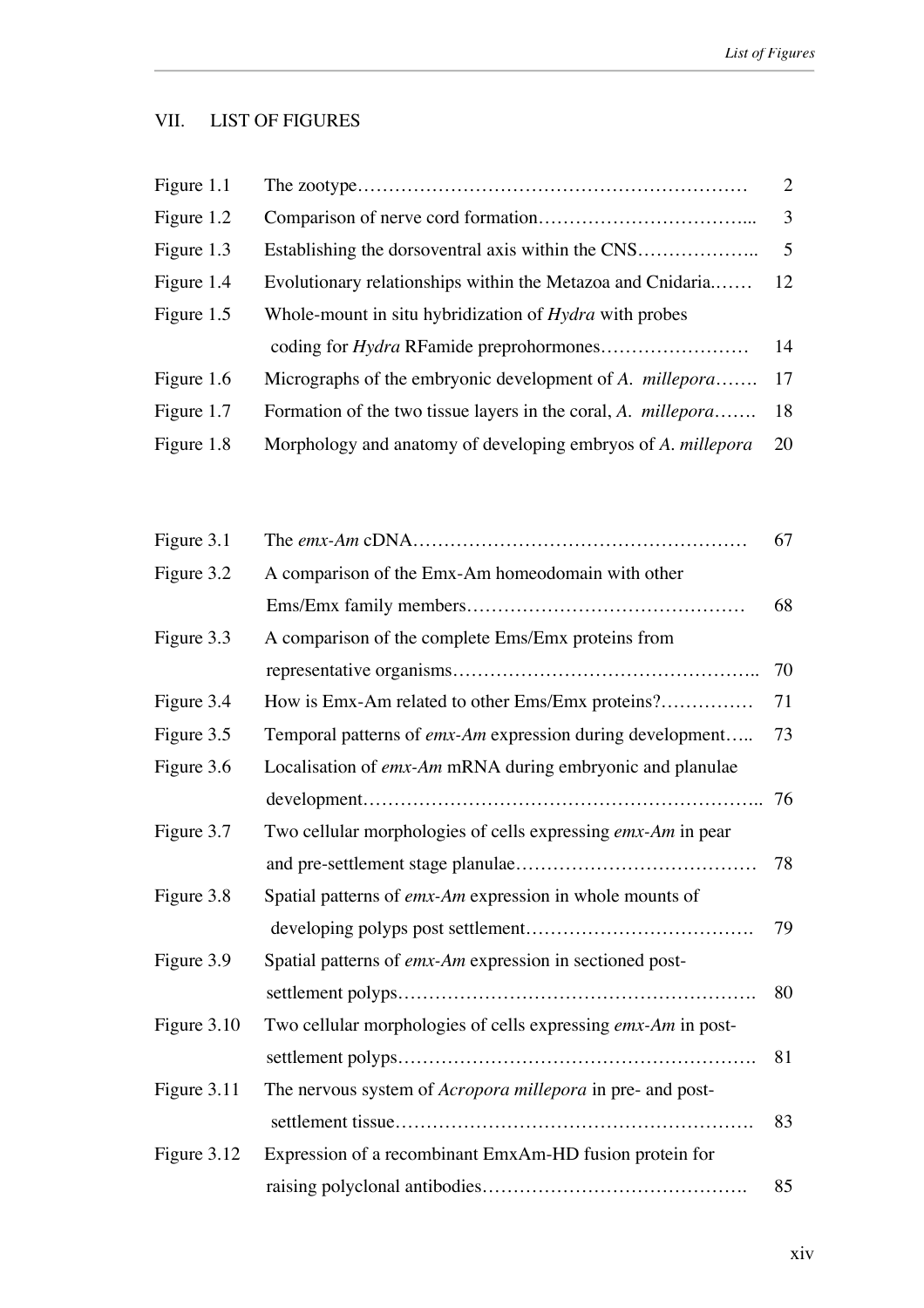| Figure 3.13   | Affinity purification of the Emx-Am homeodomain antibody |     |
|---------------|----------------------------------------------------------|-----|
|               |                                                          | 87  |
| Figure 3.14   |                                                          | 89  |
| Figure 3.15   |                                                          | 91  |
| Figure $3.16$ | The yeast-one hybrid screen for potential targets of the |     |
|               |                                                          | 93  |
| Figure 3.17   | Positive clones from the yeast-one hybrid screen of the  |     |
|               |                                                          |     |
| Figure 3.18   | Electrophoretic Mobility Shift Assays (EMSA) using the   |     |
|               | recombinant GST Emx-Am homeodomain fusion protein        | 100 |
| Figure 3.19   | Comparative genomic structure of <i>ems/Emx</i> genes    | 105 |

| Figure 4.1 |                                                                        |     |
|------------|------------------------------------------------------------------------|-----|
| Figure 4.2 |                                                                        |     |
| Figure 4.3 | A comparison of complete Tll/Tlx proteins from representative          |     |
|            |                                                                        |     |
| Figure 4.4 | How is Tlx-Am related to other Tll/Tlx proteins? 119, 120              |     |
| Figure 4.5 | Temporal patterns of tlx-Am expression during development              | 122 |
| Figure 4.6 |                                                                        | 125 |
| Figure 4.7 |                                                                        |     |
| Figure 4.8 | Comparative genomic structure of <i>tll/Tlx</i> family representatives | 128 |

| Figure 5.1 | Phylogenetic relationships between 146 Prd-class genes           | 137 |
|------------|------------------------------------------------------------------|-----|
| Figure 5.2 |                                                                  |     |
| Figure 5.3 | A comparison of the homeodomains of <i>Acropora</i> Paired-like  |     |
|            |                                                                  | 143 |
| Figure 5.4 | Temporal patterns of <i>hbn-Am</i> expression during development | 146 |
| Figure 5.5 | Spatial patterns of <i>hbn-Am</i> expression during development  | 149 |
| Figure 5.6 |                                                                  | 151 |
| Figure 5.7 |                                                                  | 153 |
| Figure 5.8 | Temporal patterns of <i>arx-Am</i> expression during development | 155 |
| Figure 5.9 |                                                                  |     |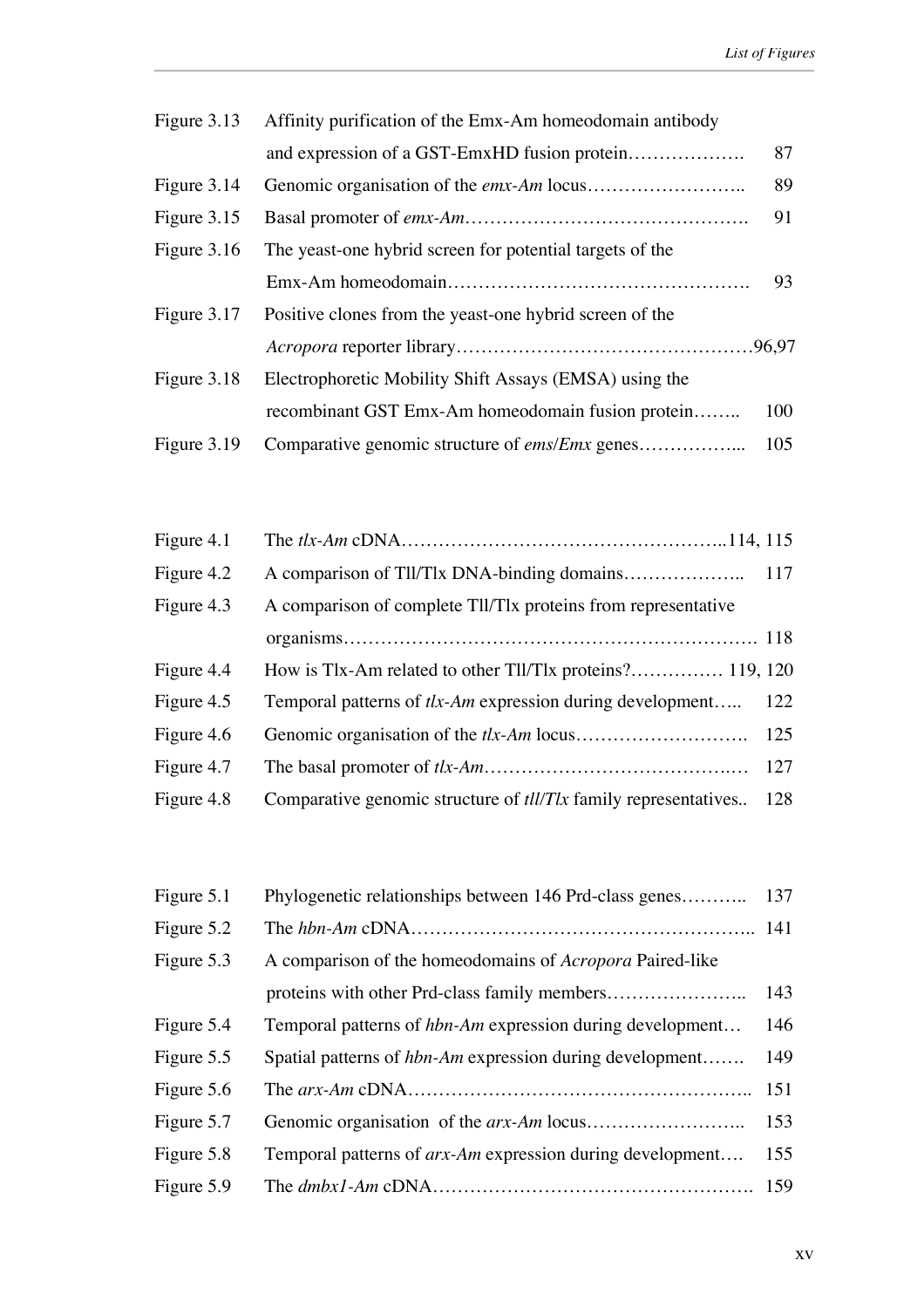|               | Figure 5.11 Genomic organisation of <i>dmbx1-Am</i> and <i>dmbx2-Am</i> genomic loci162        |  |
|---------------|------------------------------------------------------------------------------------------------|--|
|               | Figure 5.12 A comparison of the Dmbx1-Am and Dmbx2-Am homeodomains                             |  |
|               |                                                                                                |  |
| Figure $5.13$ |                                                                                                |  |
|               | Figure 5.14 The spatial expression pattern of <i>snail-Am</i> in an <i>Acropora</i> embryo 171 |  |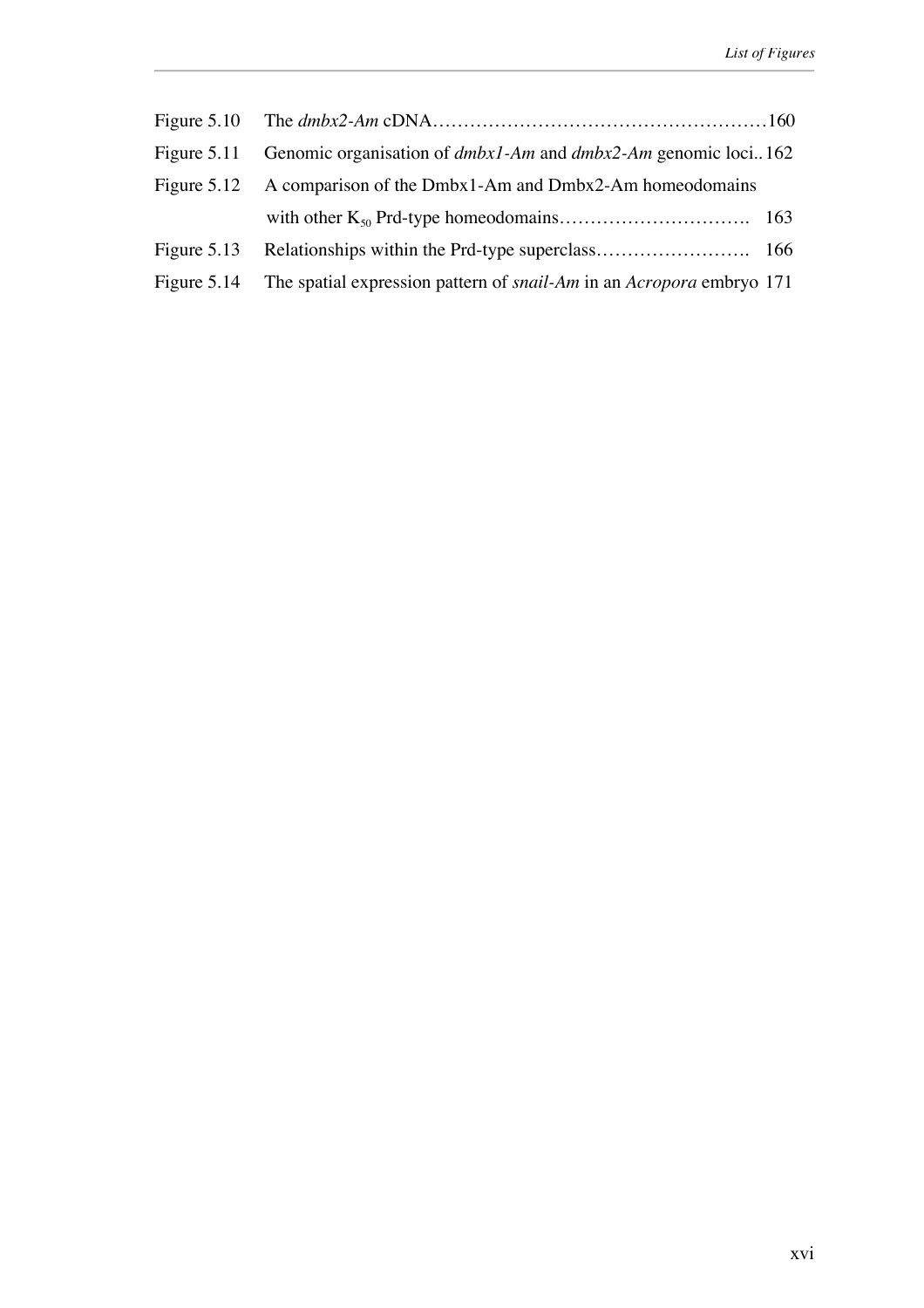# VIII. LIST OF TABLES

| Table 1.1  | Cnidarian orthologs of triploblastic genes involved in         |    |
|------------|----------------------------------------------------------------|----|
|            |                                                                | 10 |
| Table 2.1  | Bacterial strains and associated applications                  | 23 |
| Table 2.2  | Media and solutions for bacterial manipulation methods         | 25 |
| Table 2.3  |                                                                | 26 |
| Table 2.4  | Media and solutions for phage manipulation methods             | 32 |
| Table 2.5  |                                                                | 33 |
| Table 2.6  | Solutions associated with DNA manipulation methods             | 39 |
| Table 2.7  | Solutions associated with RNA manipulation methods             | 46 |
| Table 2.8  | Solutions associated with protein manipulation methods         | 51 |
| Table 2.9  | Solutions associated with antibody manipulation methods        | 55 |
| Table 2.10 | Media and solutions associated with yeast manipulation methods | 59 |
| Table 3.1  | Temporal patterns of emx-Am expression during development      | 74 |
| Table 4.1  | Temporal patterns of tlx-Am expression during development 123  |    |
| Table 5.1  | Temporal patterns of hbn-Am expression during development 147  |    |
| Table 5.2  | Temporal patterns of arx-Am expression during development 156  |    |